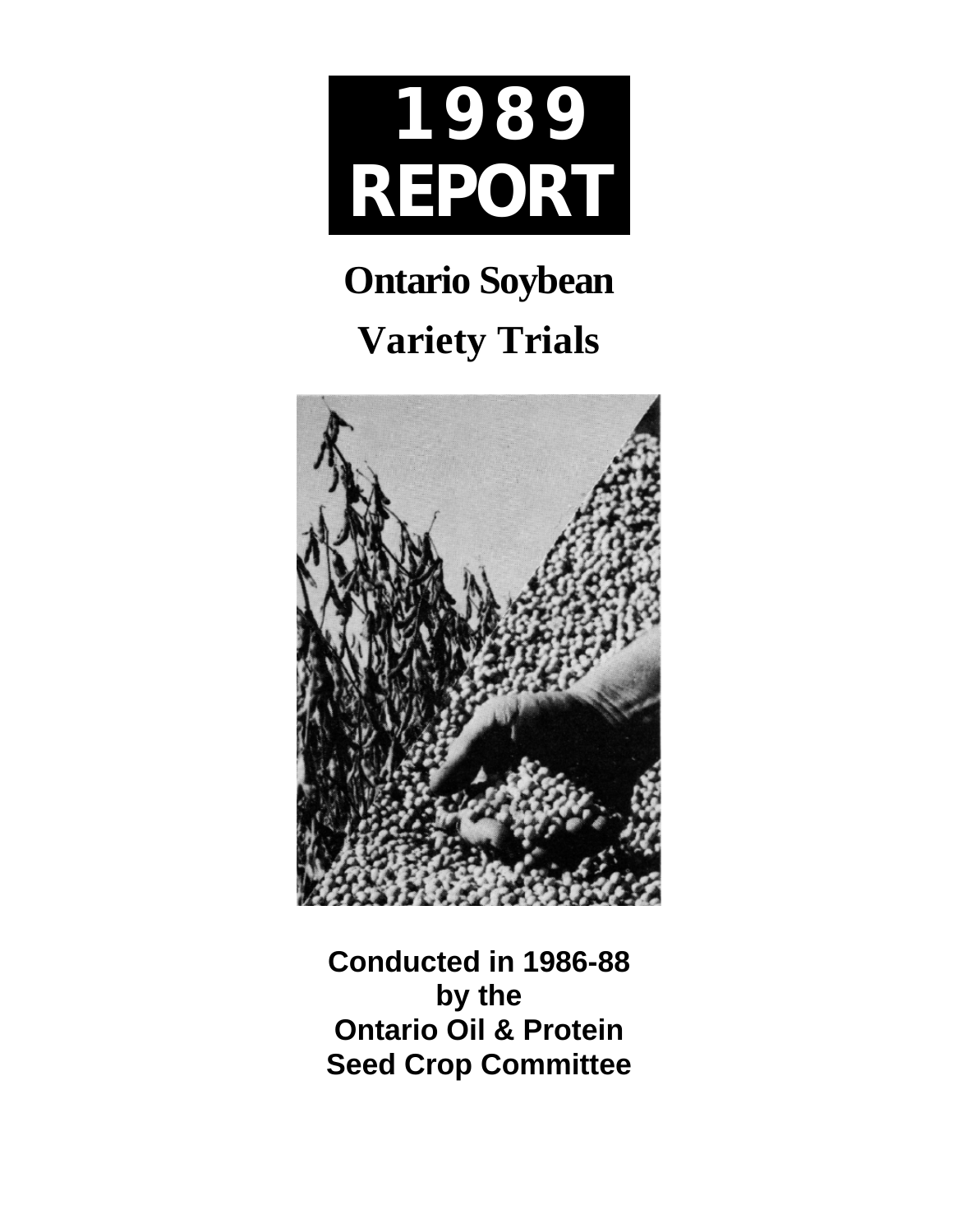#### **ONTARIO OIL AND PROTEIN SEED CROP COMMITTEE**

This organization is made up of representatives of OMAF, Agriculture Canada, the University of Guelph, the Ontario Seed Growers Association, the Canadian Seed Trade Association, the Ontario Soya-Bean Growers Marketing Board, and the Oilseed Crushers. Tests are conducted each year by the following cooperating agencies.

Research Station, Harrow; Ridgetown College of Agricultural Technology; Centralia College of Agricultural Technology; University of Guelph; Kemptville College of Agricultural Technology; Research Station, Ottawa; Research Station, Smithfield.

#### **INTERPRETATION OF RESULTS HEAT UNIT RATING**

Using the same heat unit system as for corn, each variety is given a heat unit rating based on the relative maturity of that variety. In choosing a variety you should select those varieties equal to or less than the heat units available on your farm (see map).

#### **HILUM COLOUR**

Each soybean seed has a hilum which is the point where it was attached to the pod. Varieties differ in hilum color and can be either yellow, gray, buff, brown, or black. Yellow hilum soybeans are generally the only type accepted for the export market.

#### **SEEDS PER KILOGRAM**

This is an estimate of the relative number of seeds of a particular variety in a kilogram of seed. Since seed size can vary from year to year and from seed lot to seed lot these figures should be used as a rough guide only.

#### **PHYTOPHTHORA ROOT ROT**

The % Plant Loss is a three-year average (1986-88) obtained in a field heavily infested with Phytophthora. Some races of Phytophthora root rot are not found at this site. Thus the relative ranking of varieties for tolerance may differ in fields that have other races present.

#### **YIELD INDEX**

Varieties can only be compared within each test area. Yield index of a variety indicates its performance as a average yield of all recommended varieties grown in a test area.

#### **DAYS FROM PLANTING TO MATURITY**

Maturity is affected by planting date and the area where a variety is being grown. Varieties are rated as being mature when 95% of the pods on the plants are ripe. Normally, 3-10 additional drying days are needed before the crop is dry enough for combining.

#### **PLANT HEIGHT**

An indicator of the amount of plant growth, it is measured at maturity as the length of the stem from the base of the plant to its tip.

#### **LODGING**

A visual estimate at maturity of the standability of the crop. A value of 1 is equivalent to a crop standing completely upright while a 5 represents a crop entirely flat. Within a test area, varieties with lower values are less prone to lodging.

#### **TESTING METHODS**

In each trial, varieties were replicated in a suitable experimental design and received equal fertility, weed control, and management. All trials were planted and harvested by machine.

Prior to harvest, plant height and lodging scores were obtained. The grain harvested from each plot was weighed and the yield of soybeans was calculated in tonnes/hectare at 14% moisture. Agronomic data in Table 2 represents 3 year averages from between 2-4 locations each year. Agronomic data in Table 3 has been split on a soil type basis with data from each area representing 3 year averages from between 1-2 locations with similar soil type and heat unit ratings per year.

### **TEST LOCATIONS AND SOIL TYPES 1988 TRIALS**

| Heat<br>Unit    |                        |  | Row<br>Width                        |
|-----------------|------------------------|--|-------------------------------------|
| Location        | <b>RatingSoil Type</b> |  | -cm- Co-operator                    |
| Malden          | 3500 Clay loam         |  | 60 Jon Parks                        |
| Woodslee        | 3400 Clay              |  | 60 Research Station                 |
| Tilbury         | 3350 Clay              |  | 60 Robert Farguharson               |
| Chatham         | 3300 Clay Ioam         |  | 60 Stan Wonnacott                   |
| Inwood          | 3050 Clay              |  | 60 Jack & Kevin Marriott            |
| Ridgetown       | 3250 Clay loam         |  | 60 R.C.A.T.                         |
| Fingal          | 3000 Silt loam         |  | 60 Julius Virag                     |
| Talbotville     | 2900 Clay loam         |  | 35 Jim Brokenshire                  |
| Centralia       | 2800 Clay loam         |  | 35 C.C.A.T.                         |
| Woodstock       | 2700 Clay loam         |  | 35 O.A.C.                           |
| Winchester      | 2825 Clay loam         |  | 35 K.C.A.T.                         |
| Smithfield      | 2850 Sandy loam        |  | 25 Ag. Canada, Smithfield           |
| Elora           | 2550 Silt Ioam         |  | 35 O.A.C.                           |
| <b>Brussels</b> | 2600 Clay loam         |  | 35 Jeff Cardiff                     |
| Ottawa          |                        |  | 2650 Sandy loam 25 Research Station |

"Requests to reproduce this report in whole or in part should be made to the secretary, Ontario Oil and Protein Seed Crop Committee, Crop Science Department, University of Guelph."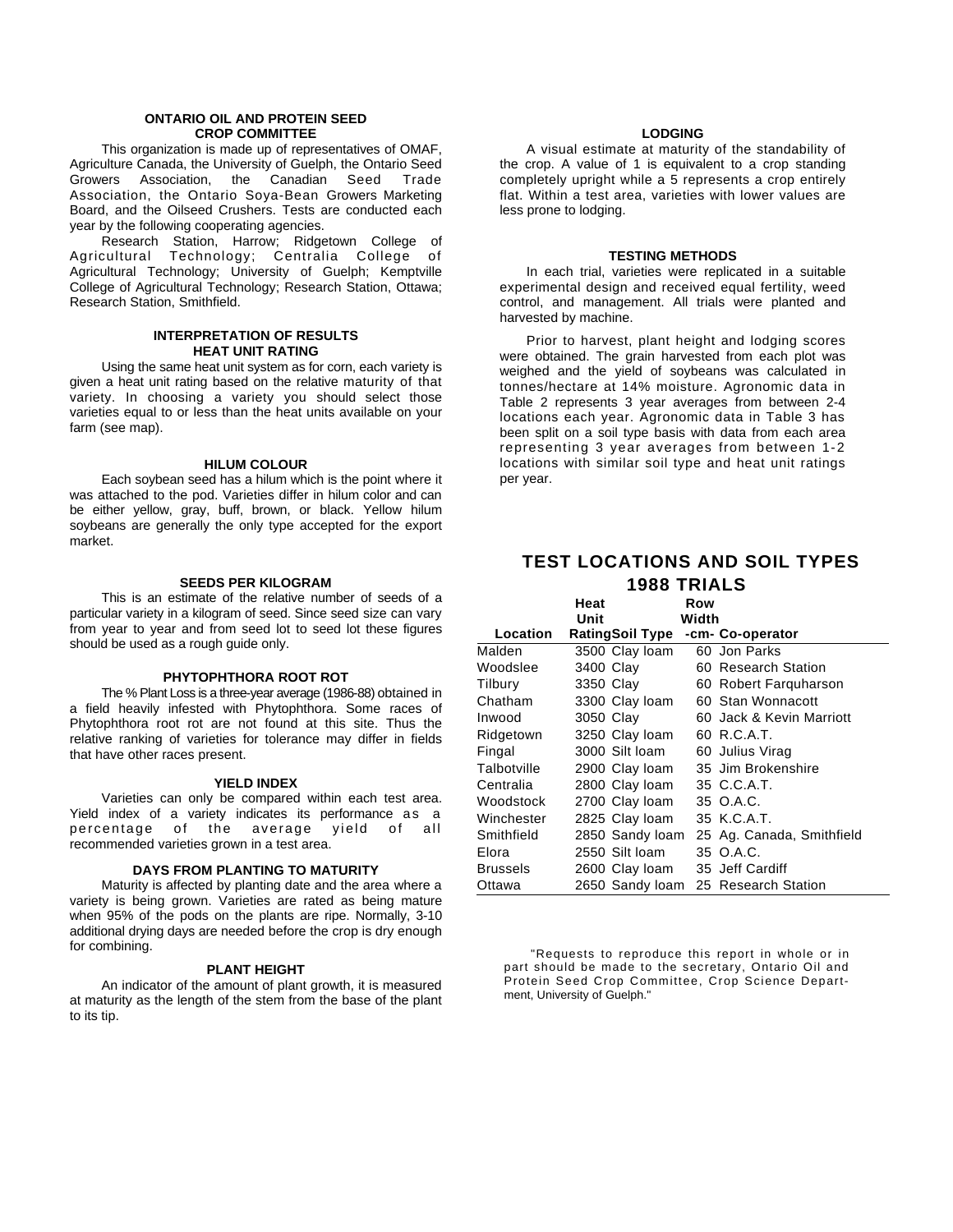## **TABLE 1. SOYBEAN VARIETY RECOMMENDATIONS AND DESCRIPTION**

|                          |                   |             | Phytophthora     |                             |                              |  |  |
|--------------------------|-------------------|-------------|------------------|-----------------------------|------------------------------|--|--|
|                          | <b>Heat Units</b> | Hilum       | <b>Seeds Per</b> | <b>Root Rot Reaction</b>    |                              |  |  |
|                          |                   |             |                  |                             |                              |  |  |
| Variety                  | Required          | Colour      | Kilogram         | $%$ Plant Loss <sup>1</sup> | <b>Distributor</b>           |  |  |
| Maple Ridge <sup>2</sup> | 2400              | yellow      | 6370             | 8                           | SeCan members                |  |  |
| Baron <sup>2</sup>       | 2450              | dark brown  | 5590             | 6                           | W.G. Thompson & Sons Ltd.    |  |  |
| Maple Amber <sup>2</sup> | 2450              | brown       | 6100             | 13                          | Public variety               |  |  |
|                          |                   |             |                  |                             |                              |  |  |
| Maple Isle               | 2500              | yellow      | 5560             | 15                          | Public variety               |  |  |
| Apache <sup>2</sup>      | 2600              | gray        | 5780             | 9                           | W.G. Thompson & Sons Ltd.    |  |  |
| Bicentennial             | 2600              | brown       | 5100             | 5                           | SeCan members                |  |  |
| KG30                     | 2600              | dark brown  | 7250             | 19                          | Pride Brand Seeds            |  |  |
|                          |                   |             |                  |                             |                              |  |  |
| <b>KG40</b>              | 2600              | yellow      | 6450             | 7                           | King Agro                    |  |  |
| Maple Arrow*             | 2600              | brown       | 5680             | 9                           | Public variety               |  |  |
| Maple Glen               | 2600              | yellow      | 5240             | 21                          | SeCan members                |  |  |
| OAC Scorpio              | 2600              | yellow      | 5750             | 35                          | SeCan members                |  |  |
| 9061                     | 2650              | yellow      | 7410             | 31                          | Pioneer Hi-Bred Ltd.         |  |  |
|                          |                   |             |                  |                             |                              |  |  |
| OAC Libra                | 2650              | black       | 6620             | $\overline{7}$              | SeCan members                |  |  |
| 0877                     | 2700              | light gray  | 6170             | 20                          | Pioneer Hi-Bred Ltd.         |  |  |
| J081                     | 2700              | yellow      | 5780             | 21                          | Jacques Seed Co.             |  |  |
| KG60*                    | 2700              | buff        | 5790             | 5                           | King Agro                    |  |  |
| Evans                    | 2750              | yellow      | 6370             | 20                          | Public variety               |  |  |
|                          |                   |             |                  |                             |                              |  |  |
| Maple Donovan*           | 2750              | buff        | 7140             | 13                          | SeCan members                |  |  |
| Marathon                 | 2750              | yellow      | 5360             | 14                          | W.G. Thompson & Sons Ltd.    |  |  |
| <b>OAC Aries</b>         | 2750              | dark brown  | 6150             | 18                          | SeCan members                |  |  |
| OAC Musca                | 2750              | tan         | 5860             | 11                          | SeCan members                |  |  |
| <b>PS61</b>              | 2750              | yellow      | 5800             | $\overline{7}$              | Pride Brand Seeds            |  |  |
|                          |                   |             |                  |                             |                              |  |  |
| Commander*               | 2850              | yellow      | 5100             | 12                          | W.G. Thompson & Sons Ltd.    |  |  |
| Crusader                 | 2850              | yellow      | 6190             | 22                          | W.G. Thompson & Sons Ltd.    |  |  |
| OAC Dorado'              | 2850              | brown       | 5990             | 20                          | SeCan members                |  |  |
| <b>PS72</b>              | 2850              | vellow      | 6610             | 14                          | Pride Brand Seeds            |  |  |
| S09-70                   | 2850              | yellow      | 6500             | 9                           |                              |  |  |
|                          |                   |             |                  |                             | Northrup King Seeds Ltd.     |  |  |
| 1282                     | 2900              | buff        | 5300             | 15                          | Pioneer Hi-Bred Ltd.         |  |  |
| A0949                    | 2900              | yellow      | 5800             | 12                          | Cargill Grain Co. Ltd.       |  |  |
| A1564                    | 2900              | yellow      | 5700             | 16                          | Cargill Grain Co. Ltd.       |  |  |
| A1895                    | 2900              | black       | 6060             | 8                           | Cargill Grain Co. Ltd.       |  |  |
|                          |                   |             |                  | 9                           |                              |  |  |
| B152*                    | 2900              | yellow      | 5780             |                             | Northrup King Seeds Ltd.     |  |  |
| Galaxy                   | 2900              | buff        | 5650             | $\overline{7}$              | W.G. Thompson & Sons Ltd.    |  |  |
| Haroson*                 | 2900              | buff        | 6220             | $\overline{7}$              | SeCan members                |  |  |
| Hodgson                  | 2900              | buff        | 5980             | 17                          | Public variety               |  |  |
| KG82                     | 2900              | tan         | 5500             | $\overline{7}$              | King Agro                    |  |  |
|                          |                   |             |                  | 12                          |                              |  |  |
| <b>PS80</b>              | 2900              | yellow      | 6500             |                             | Pride Brand Seeds            |  |  |
| S1346                    | 2900              | yellow      | 5750             | 10                          | Northrup King Seeds Ltd.     |  |  |
| $515 - 50*$              | 2900              | gray        | 6940             | 4                           | Northrup King Seeds Ltd.     |  |  |
| T8508 <sup>4</sup>       | 2900              | brown       | 5440             | 5                           | W.G. Thompson & Sons Ltd.    |  |  |
| A1937                    | 2950              | buff        | 6100             | 11                          | Cargill Grain Co. Ltd.       |  |  |
|                          |                   |             |                  |                             |                              |  |  |
| 1677                     | 3000              | yellow      | 7000             | 29                          | Pioneer Hi-Bred Ltd.         |  |  |
| A2234                    | 3000              | black       | 5830             | 3                           | Cargill Grain Co. Ltd.       |  |  |
| RCAT Alliance*3          | 3000              | black       | 5780             | $\overline{7}$              | SeCan members                |  |  |
| Hawk                     | 3000              | black       | 6130             | 10                          | W.G. Thompson & Sons Ltd.    |  |  |
| A2187                    | 3025              | yellow      | 6490             | 10                          | Cargill Grain Co. Ltd.       |  |  |
|                          |                   |             |                  |                             |                              |  |  |
| 9202                     | 3050              | yellow      | 5560             | 6                           | Pioneer Hi-Bred Ltd.         |  |  |
| CX226                    | 3050              | buff        | 6200             | 12                          | Dekalb Seeds                 |  |  |
| B220                     | 3075              | yellow      | 6460             | 23                          | King Agro                    |  |  |
| Elgin                    | 3075              | black       | 6090             | 14                          | Public variety               |  |  |
| KG92                     | 3075              | yellow      | 5770             | 8                           | King Agro                    |  |  |
|                          |                   |             |                  | 9                           |                              |  |  |
| Premier                  | 3075              | yellow      | 6480             |                             | Pride Brand Seeds            |  |  |
| CX174                    | 3100              | buff        | 5580             | 19                          | Dekalb Seeds                 |  |  |
| Elgin $87***3$           | 3100              | black       | 6000             | 6                           | SeCan members                |  |  |
| Jewel                    | 3100              | vellow      | 6310             | 33                          | W.G. Thompson & Sons Ltd.    |  |  |
| <b>UCO 112</b>           | 3100              | brown-black | 5600             | 8                           | United Co-operatives of Ont. |  |  |
|                          |                   |             |                  |                             |                              |  |  |
| $S24 - 24*$              | 3150              | yellow      | 6640             | 11                          | Northrup King Seeds Ltd.     |  |  |
| 9271                     | 3150              | brown       | 5520             | 13                          | Pioneer Hi-Bred Ltd.         |  |  |
| Corsoy 79*               | 3150              | yellow      | 6540             | 10                          | Public variety               |  |  |
| <b>PS90</b>              | 3150              | yellow      | 6320             | 15                          | Pride Brand Seeds            |  |  |
| 9292                     | 3175              | brown       | 5580             | 12                          | Pioneer Hi-Bred Ltd.         |  |  |
|                          |                   |             |                  |                             |                              |  |  |
| A2630                    | 3175              | brown-black | 7170             | $\overline{7}$              | Cargill Grain Co. Ltd.       |  |  |
| Combat                   | 3175              | yellow      | 6300             | 6                           | W.G. Thompson & Sons Ltd.    |  |  |
| J103                     | 3175              | yellow      | 5930             | 27                          | Jacques Seed Co.             |  |  |
| J231                     | 3175              | brown-black | 4980             | 20                          | Jacques Seed Co.             |  |  |
| $S26 - 064$              | 3175              | buff        | 5380             | 9                           |                              |  |  |
|                          |                   |             |                  |                             | Northrup King Seeds Ltd.     |  |  |
| <b>KG100</b>             | 3225              | black       | 6600             | 14                          | King Agro                    |  |  |
| Birch                    | 3300              | yellow      | 6560             | 14                          | Ferguson Seed Co.            |  |  |
| A2943                    | 3325              | brown-black | 6260             | 12                          | Cargill Grain Co. Ltd.       |  |  |
| A3127                    | 3350              | black       | 6960             | 9                           | Cargill Grain Co. Ltd.       |  |  |
|                          |                   |             |                  |                             |                              |  |  |

\*Varieties with resistance to most races of the Phytophthora root rot organism in Ontario.

\*\*Varieties with resistence to all races of the Phytophthora root rot organism in Ontario.

'Three-year average (1986-88) in a field heavily infested with Phytophthora. Not all races of Phytophthora root rot are found at this site. Thus

<sup>2</sup>Metribuzin herbicide should not be used on Maple Ridge, Baron, Maple Amber or Apache.<br><sup>3</sup>Seed supplies of these varieties will be limited in 1989. <sup>4</sup>Subject to registration by Agriculture Canada.

 $3$ Seed supplies of these varieties will be limited in 1989.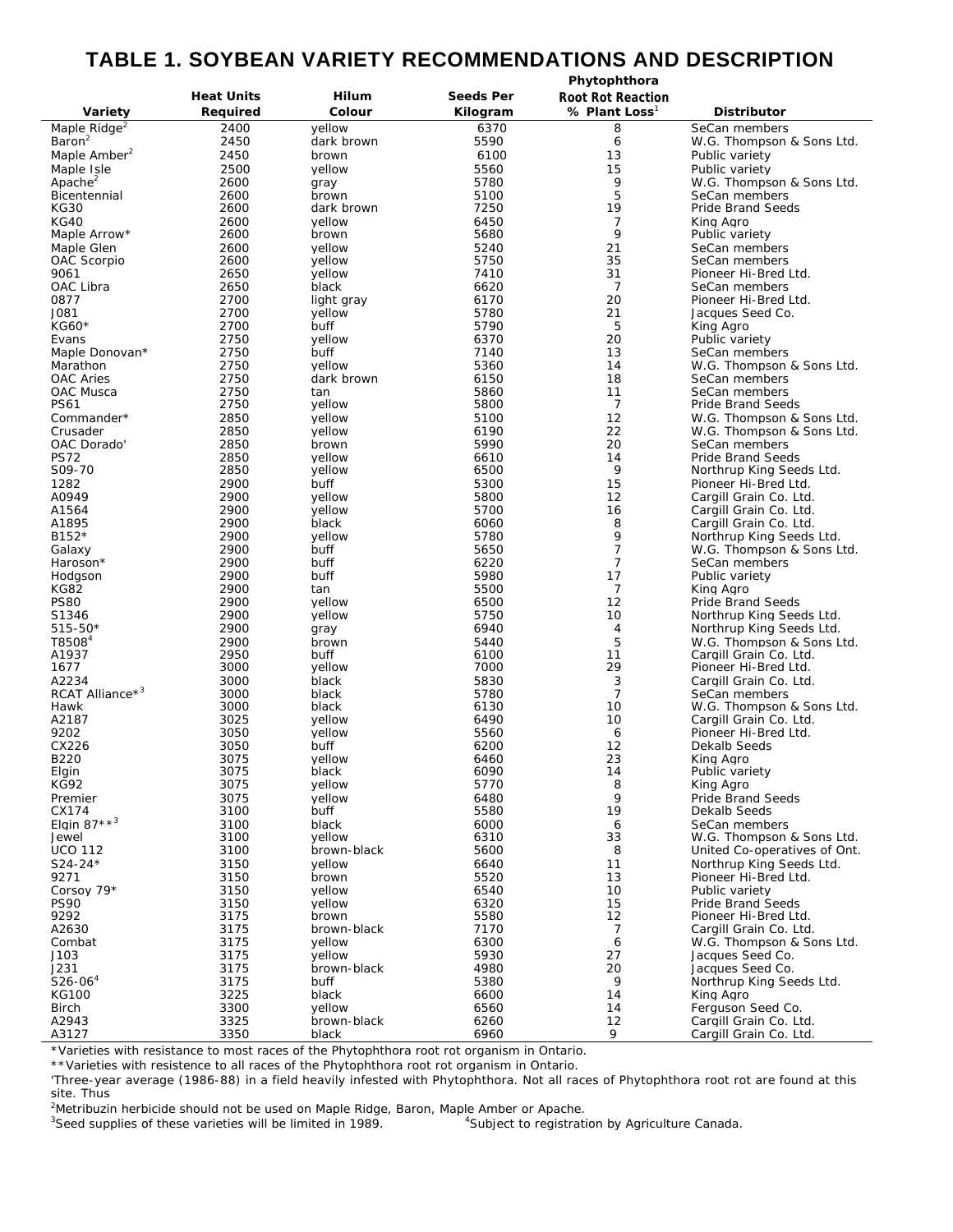# **TABLE 2. AGRONOMIC DATA 2400-2900 HEAT UNIT AREAS**

|                        |                       |              |              |              | Days from       |              |                       |
|------------------------|-----------------------|--------------|--------------|--------------|-----------------|--------------|-----------------------|
|                        |                       | Heat         |              | Yield        | <b>Planting</b> | <b>Plant</b> | Lodging               |
| <b>Testing</b>         |                       | Unit         | Yield        | <b>Index</b> | to              |              | Height $1 =$ standing |
| <b>Areas</b>           | Variety               | Rating       | (t/ha)       | ( %)         | <b>Maturity</b> | (cm)         | $5 = flat$            |
|                        | Maple Ridge           | 2400         | 2.79         | 96           | 107             | 82           | 1.7                   |
| 3 year                 | <b>Baron</b>          | 2450         | 2.81         | 96           | 107             | 88           | 2.6                   |
| Average<br>of 9 Trials | Maple Amber           | 2450         | 2.63         | 90           | 110             | 90           | 2.4                   |
| at Brussels,           | Maple Isle            | 2500         | 2.71         | 93           | 111             | 81           | 1.8                   |
| Elora,                 | Maple Arrow           | 2600         | 2.81         | 96           | 117             | 96           | 2.7                   |
|                        | <b>KG30</b>           | 2600         | 2.91         | 100          | 117             | 97           | 2.5                   |
| Winchester             | Maple Glen            | 2600         | 3.19         | 110          | 118             | 89           | 1.9                   |
| and<br>Ottawa          | <b>KG40</b>           | 2600         | 2.90         | 100          | 119             | 83           | 1.8                   |
|                        | <b>Bicentennial</b>   | 2600         | 2.91         | 100          | 119             | 99           | 3.0                   |
|                        | Apache                | 2600         | 2.96         | 101          | 121             | 91           | 2.1                   |
|                        | OAC Scorpio           | 2600         | 3.02         | 104          | 122             | 100          | 2.8                   |
|                        | OAC Libra             | 2650         | 2.95         | 101          | 124             | 105          | 3.5                   |
|                        | 9061                  | 2650         | 3.07         | 105          | 123             | 94           | 2.2                   |
|                        | Maple Donovan         | 2750         | 3.02         | 104          | 125             | 100          | 2.7                   |
|                        | Evans                 | 2750         | 2.86         | 98           | 127             | 110          | 3.3                   |
|                        | 0877                  | 2750         | 2.99         | 103          | 127             | 113          | 3.3                   |
| Average Yield (t/ha)   |                       |              | 2.91         |              |                 |              |                       |
| 3 year                 | Maple Arrow           | 2600         | 2.55         | 91           | 110             | 74           | 1.6                   |
| Average                | Apache                | 2600         | 2.72         | 97           | 110             | 70           | 1.3                   |
| of 9 Trials            | <b>Bicentennial</b>   | 2600         | 2.81         | 100          | 112             | 77           | 1.6                   |
| at Centralia,          | OAC Libra             | 2650         | 2.83         | 101          | 116             | 79           | 1.8                   |
| Woodstock,             | 0877                  | 2700         | 2.88         | 103          | 116             | 82           | 1.8                   |
| Talbotville            | J081                  | 2700         | 2.77         | 99           | 116             | 80           | 1.4                   |
| and                    | Maple Donovan         | 2750         | 2.87         | 103          | 118             | 81           | 1.6                   |
| Smithfield             | <b>KG60</b>           | 2700         | 2.89         | 103          | 119             | 70           | 1.7                   |
|                        | Evans                 | 2750         | 2.77         | 99           | 120             | 86           | 1.8                   |
|                        | <b>OAC Aries</b>      | 2750         | 2.71         | 97           | 121             | 93           | 2.4                   |
|                        | Marathon<br>OAC Musca | 2750         | 2.78<br>2.75 | 99<br>98     | 121             | 84<br>90     | 1.9                   |
|                        | <b>PS61</b>           | 2750<br>2750 | 2.88         | 103          | 121<br>123      | 82           | 2.3<br>1.3            |
|                        | <b>OAC Dorado</b>     | 2850         | 2.99         | 107          | 123             | 82           | 1.4                   |
|                        | Crusader              | 2850         | 2.81         | 100          | 121             | 86           | 1.7                   |
|                        | S09-70                | 2850         | 2.76         | 99           | 122             | 82           | 1.6                   |
|                        | Commander             | 2850         | 2.79         | 100          | 122             | 90           | 2.1                   |
|                        | Haroson               | 2900         | 2.87         | 103          | 123             | 86           | 1.8                   |
|                        | Hodgson               | 2900         | 2.91         | 104          | 124             | 90           | 1.7                   |
|                        | A0949                 | 2900         | 2.81         | 100          | 124             | 90           | 1.8                   |
|                        | <b>PS72</b>           | 2900         | 2.67         | 95           | 124             | 78           | 1.7                   |
|                        | 1282                  | 2900         | 2.94         | 105          | 125             | 95           | 1.9                   |
|                        | $S15-50$              | 2900         | 2.86         | 102          | 126             | 88           | 1.5                   |
|                        | S1346                 | 2900         | 2.88         | 103          | 127             | 76           | 1.4                   |
|                        | A1564                 | 2900         | 2.78         | 99           | 127             | 94           | 1.8                   |
|                        | Galaxy                | 2900         | 2.70         | 96           | 127             | 91           | 1.7                   |
|                        | <b>KG82</b>           | 2900         | 2.84         | 101          | 128             | 90           | 1.6                   |
| Average Yield (t/ha)   |                       |              | 2.80         |              |                 |              |                       |
|                        |                       |              |              |              |                 |              |                       |

Heat Unit Ratings are approximations only. Values for a particular variety may differ slightly from one test area to the next**.**